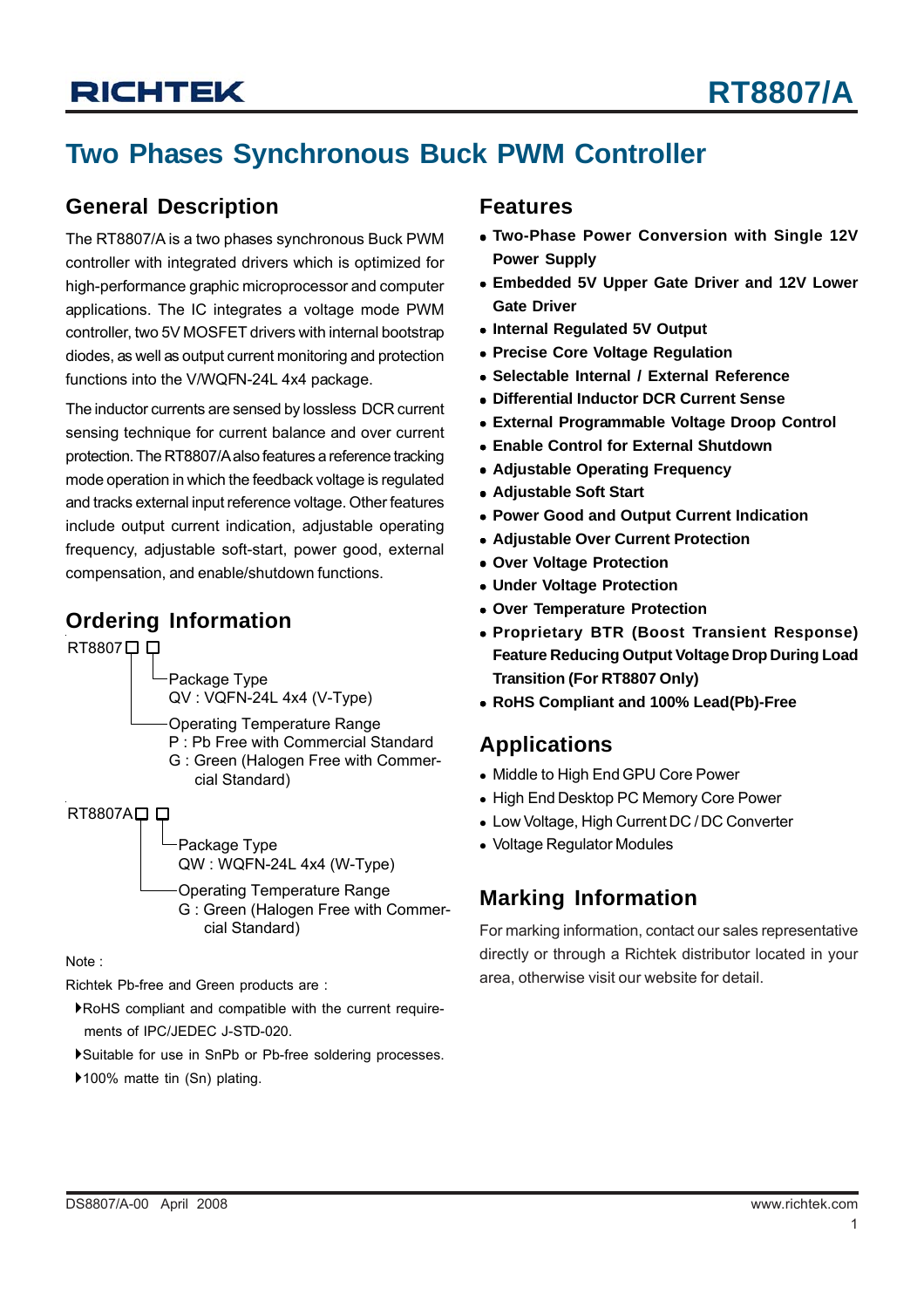## **Pin Configurations**



V/WQFN-24L 4x4

### **Typical Application Circuit**



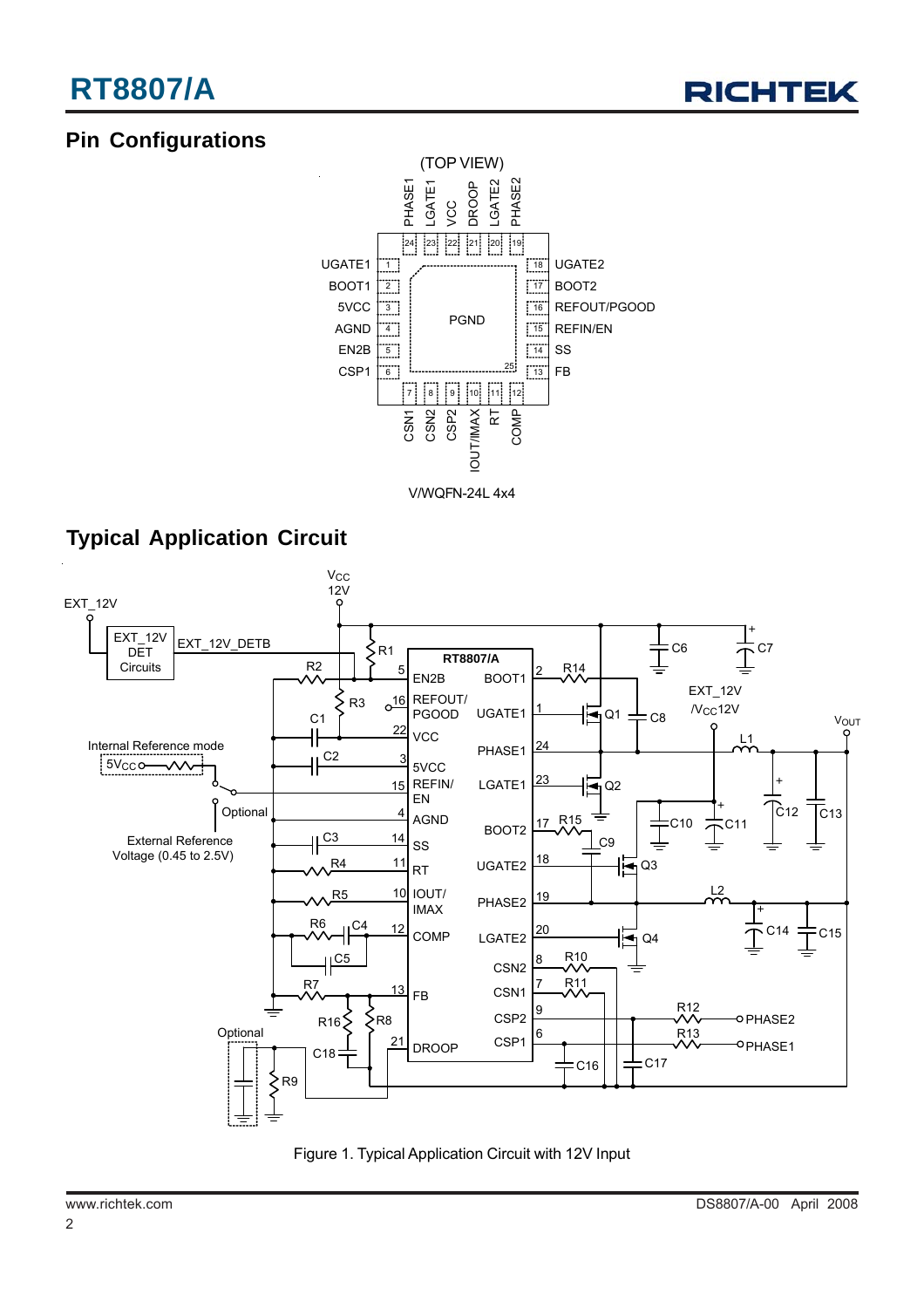



### **Function Block Diagram**



### **Power up scheme to support dual power rails application**

This feature is to support the following case in the application where one phase is powered by PCIEBUS 12V and the other phase is powered by EXT\_12V.

`When the system is powered without EXT\_12V Cable, RT8807/A will work with one phase and be able to boot system into Dos Warning screen.

`The Warning message tells user to power off the system first, plug in the EXT\_12V Cable, and then reboot the system again.

▶ After system re-boot, RT8807/A could work with two phases.

### Below is the power up sequence for dual V<sub>IN</sub> (PCIEBUS 12V & EXT 12V) application. This application is classified **into two cases :**

### **<1> The external connector is not plugged while power on**

The EXT\_12V\_DETB is pulled up to High. Soft-start will be released to ramp up after POR. After T1, RT8807/A latches EN2B signal and determines to operate in single phase. The time interval T1 is used to wait EN2B ready. Once single phase is confirmed, the external 12V power connector plugged or not will not affect the status.

### **<2> The external connector is plugged while power on**

The EXT\_12V\_DETB is grounded by external cable detection circuits. RT8807/A latches EN2B at T1 and determines to operate in two phases. If the connector is removed later, RT8807/A will turn off phase 2 and enter single phase operation mode. Further plugged in/out will not affect the status anymore.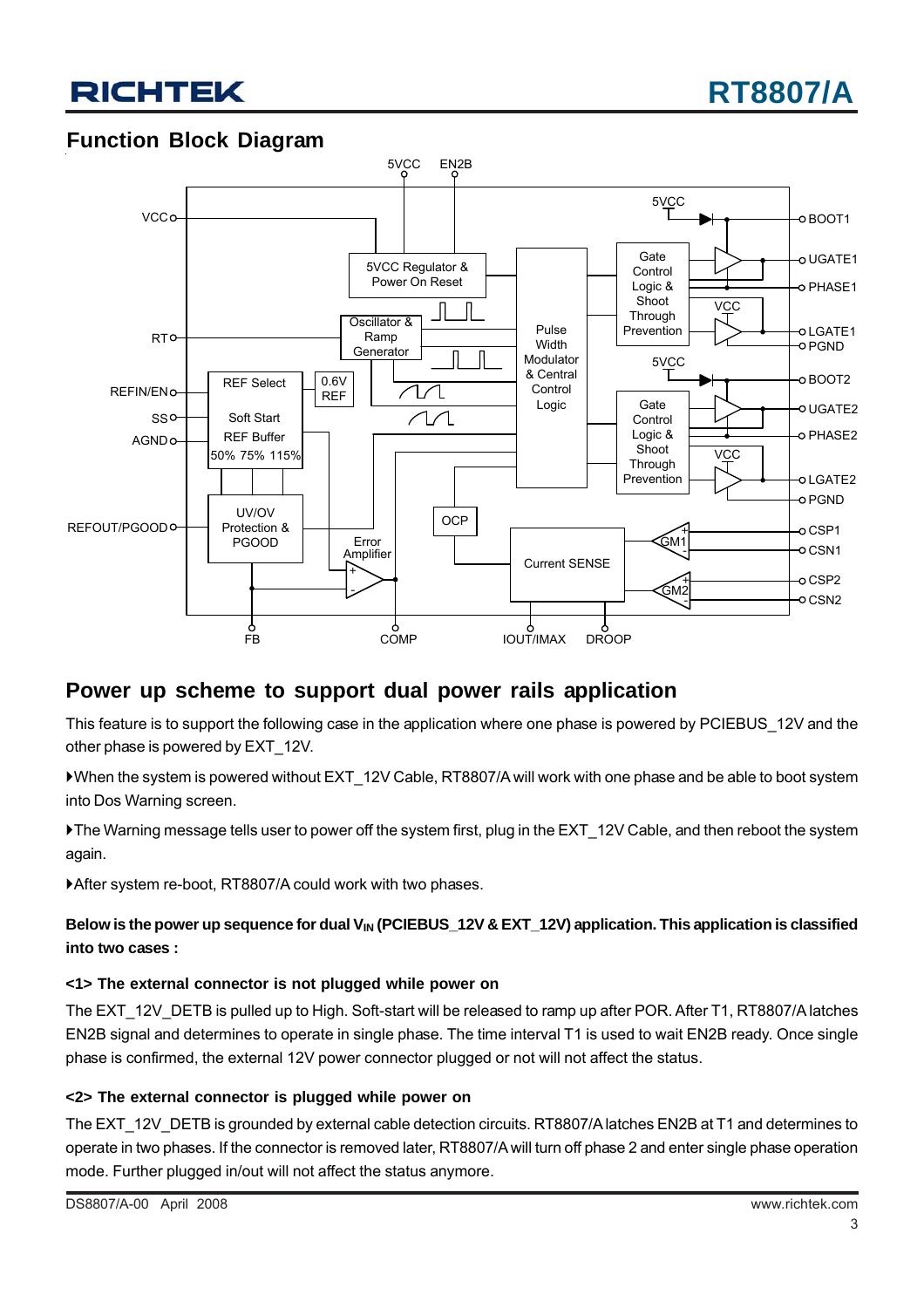









Figure 3. External Connector is Plugged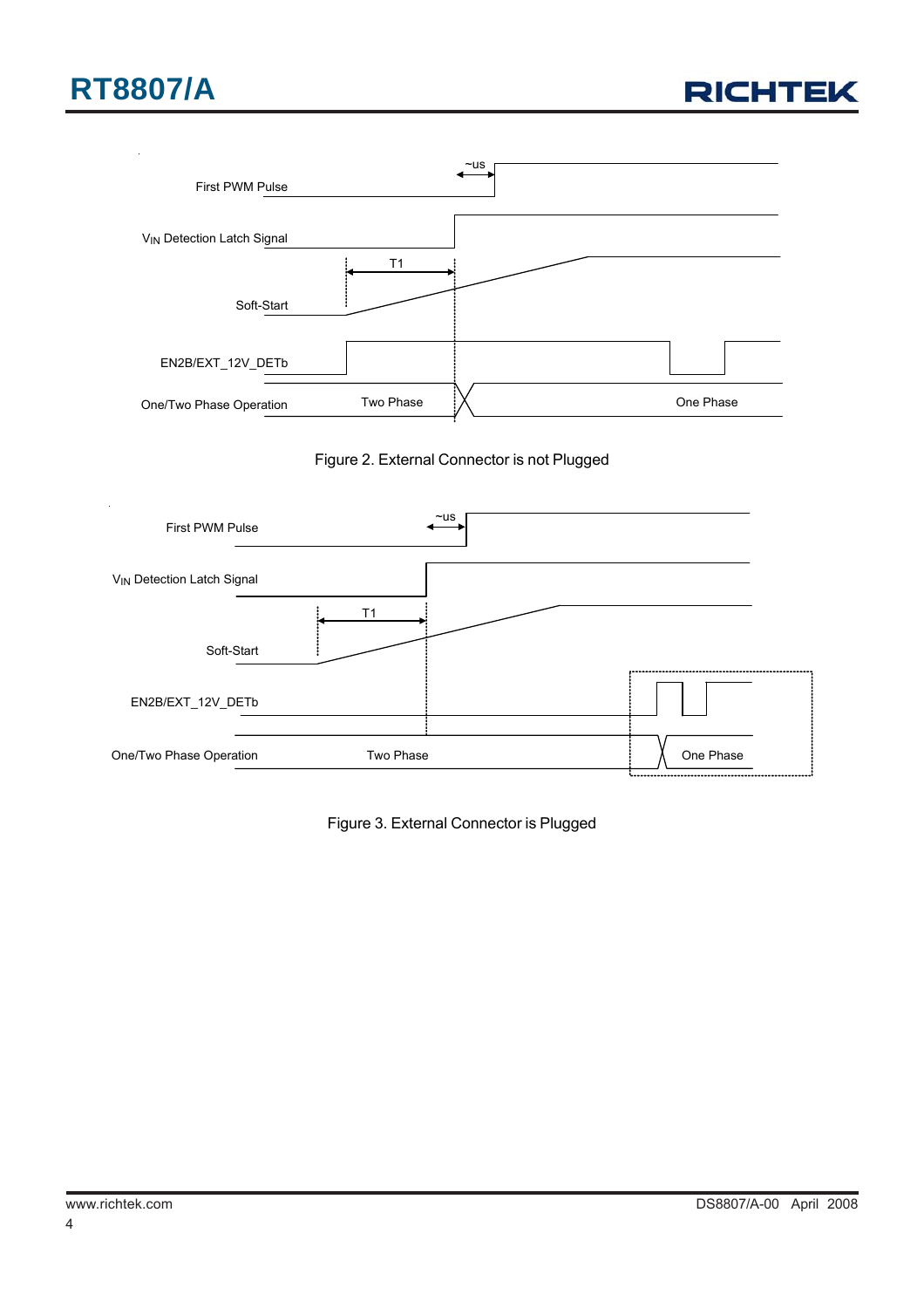### **Functional Pin Description**

### **UGATE1 (Pin 1), UGATE2 (Pin 18)**

Upper Gate Drivers. Theses pins provide the gate drive for the converter's high-side MOSFET. Connect these pins to the high-side MOSFET gate.

### **BOOT1 (Pin 2), BOOT2 (Pin 17)**

Bootstrap Power Pins. Theses pins power the high-side MOSFET drivers.

### **5VCC (Pin 3)**

Internal Regulator Power Pin. The regulated voltage provides power supply for all low-voltage circuits. Bypass at least 1uF ceramic capacitor to sustain high PSRR.

### **AGND (Pin 4)**

Signal ground for the IC. All voltage levels are measured with respect to this pin.

### **EN2B (Pin 5)**

EXT\_12V Detection Pin. RT8807/A latches high/low status of this pin in soft start period. If the result is low, RT8807/ A will enter two phase operation. If it's high, RT8807/A turns off phase2 and operate in single phase only.

#### **CSP1 (Pin 6), CSP2 (Pin 9)**

These pins are positive input of current sensing transconductance amplifiers 1 and 2.

### **CSN1 (Pin 7), CSN2 (Pin 8)**

These pins are negative input of current sensing transconductance amplifiers 1 and 2.

#### **IOUT/IMAX (Pin10)**

Output Current Indication. This pin sends a current out  $(I_X)$  referred to the sum of two sensed inductor currents sense value. Connect this pin through a resistor to ground.  $(I<sub>OUT</sub> = 4 x I<sub>X</sub>)$ . This pin also sets maximum current limit threshold.

### **RT (Pin11)**

Frequency Timing Resistor. Connect a resistor from RT to AGND to set the clock frequency.

### **COMP (Pin 12)**

Compensation Pin. This pin is the output of the error amplifier.

### **FB (Pin 13)**

Feedback Pin. This pin is connected to the PWM converter output's voltage or a resistor divider. This pin also connects to the inverting input of error amplifier and the PGOOD/ UV/OV detection circuits.

#### **SS (Pin 14)**

Soft-Start Pin. Connect a capacitor from this pin to ground to set the soft-start interval.

### **REFIN/EN (Pin 15)**

External Reference Input.

- $\blacktriangleright$  If pulled up to 5VCC, internal reference is used (0.6V)
- $\blacktriangleright$  If driven by external voltage ranged from 0.45V to 2.5V, external reference is used
- $\blacktriangleright$  If pulled below 0.4V, device is disabled.

### **REFOUT/PGOOD (Pin 16)**

Reference Out and Power GOOD. This pin drives 1.15V out once FB exceeds ~72.5% of the reference voltage after soft- start ends. This pin keeps at this voltage regardless of internal or external reference is used.

### **PHASE1 (Pin 24) PHASE2 (Pin 19)**

These pins are return nodes of the high-side driver. Connect these pins to high-side MOSFET sources together with the low-side MOSFET drain and the inductors.

#### **LGATE1 (Pin 23), LGATE2 (Pin 20)**

Lower Gate Drivers. Theses pins provide the gate drive for the converter's low-side MOSFET. Connect these pins to the low-side MOSFET gate.

#### **DROOP (Pin 21)**

Set the load line for droop control. Connect this pin with a resistor to ground.

#### **VCC (Pin 22)**

Provide a 12V supply voltage for the IC. Connect a 10Ω/1uF low pass filter to sustain high PSRR.

### **PGND [Exposed Pad (25)]**

Power ground pin. Tie the synchronous PWM converter's low-side MOSFET source to this pin.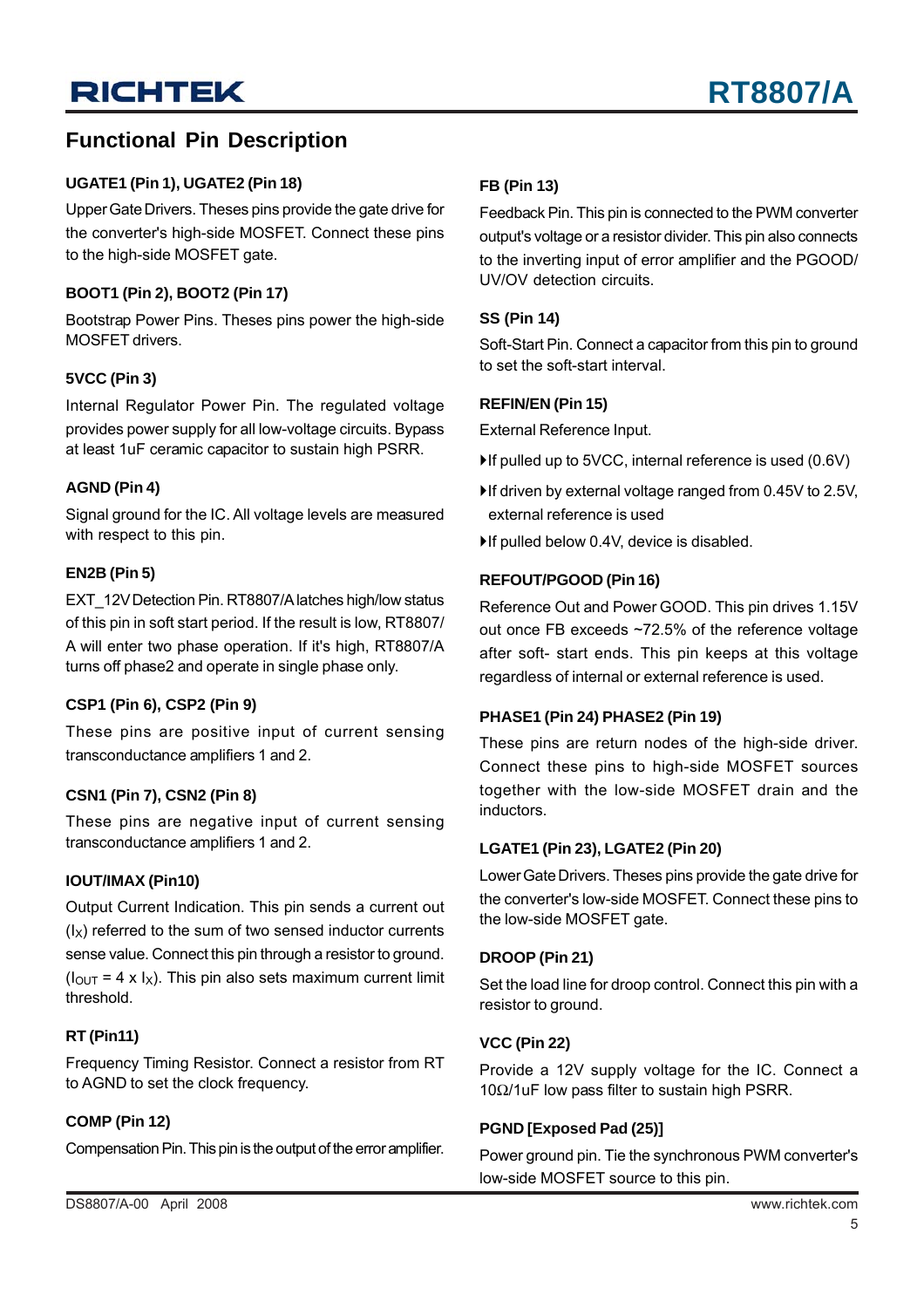

### **Absolute Maximum Ratings** (Note 1)

| • PHASE to GND                                 |  |
|------------------------------------------------|--|
|                                                |  |
|                                                |  |
|                                                |  |
| • BOOT to GND                                  |  |
|                                                |  |
|                                                |  |
| $\bullet$ UGATE                                |  |
|                                                |  |
|                                                |  |
| $\bullet$ LGATE                                |  |
|                                                |  |
|                                                |  |
|                                                |  |
| • Power Dissipation, $P_D @ T_A = 25^{\circ}C$ |  |
|                                                |  |
| • Package Thermal Resistance (Note 4)          |  |
|                                                |  |
|                                                |  |
|                                                |  |
|                                                |  |
| • ESD Susceptibility (Note 2)                  |  |
|                                                |  |
|                                                |  |

### **Recommended Operating Conditions** (Note 3)

### **Electrical Characteristics**

( $V_{IN}$  = 12V, PGND = 0V, T<sub>A</sub> = 25°C, unless otherwise specified)

| <b>Parameter</b>          | Symbol                         | <b>Test Conditions</b>   | Min   | <b>Typ</b> | <b>Max</b> | <b>Units</b> |
|---------------------------|--------------------------------|--------------------------|-------|------------|------------|--------------|
| <b>VCC Supply Input</b>   |                                |                          |       |            |            |              |
| <b>VCC Supply Voltage</b> | $V_{\rm CC}$                   |                          | 10.8  | 12         | 13.2       | V            |
| <b>VCC Supply Current</b> | <b>I</b> CC                    | $REFIN/EN = 0V$ (static) | $- -$ | 5          | $- -$      | mA           |
| <b>5VCC Supply Output</b> |                                |                          |       |            |            |              |
| 5VCC Supply Voltage       | V <sub>5</sub> V <sub>CC</sub> | $V_{\rm CC}$ = 12V       | 4.8   | 5.15       | 5.5        |              |
| 5VCC Output Sourcing      | <b>I</b> <sub>5VCC</sub>       | $V_{CC}$ = 12V           | 20    | $- -$      | $- -$      | mA           |

*To be continued*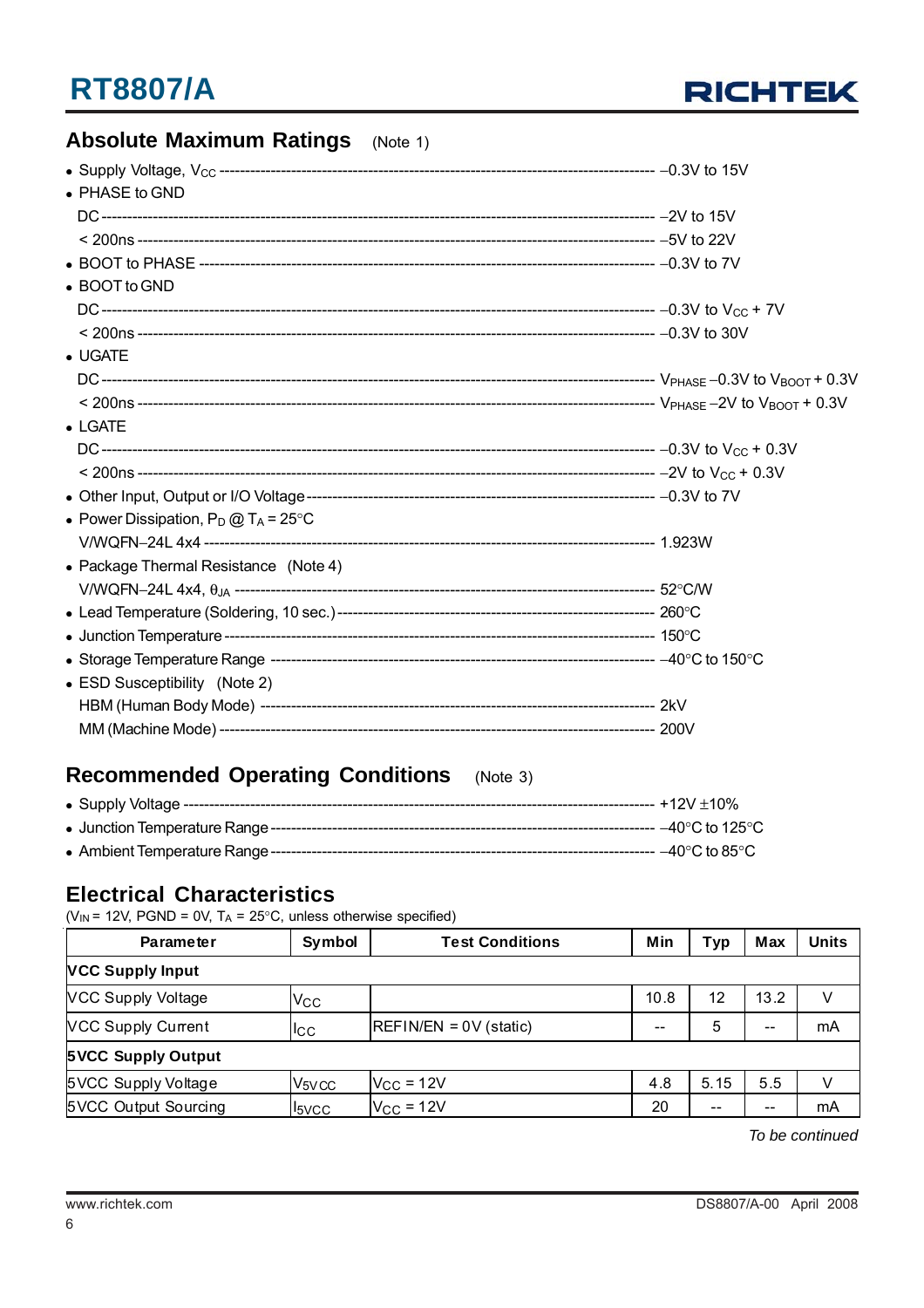## **RT8807/A**

| <b>Parameter</b>                                    | Symbol                      | <b>Test Conditions</b>                  | Min                      | <b>Typ</b>     | <b>Max</b>               | <b>Units</b>      |
|-----------------------------------------------------|-----------------------------|-----------------------------------------|--------------------------|----------------|--------------------------|-------------------|
| Power-On Reset                                      |                             |                                         |                          |                |                          |                   |
| VCC Rising Threshold                                | V <sub>VCCTH</sub>          | V <sub>CC</sub> Rising                  | 6.7                      | 7.5            | 8.3                      | $\vee$            |
| <b>VCC Hysteresis</b>                               | V <sub>VCCHY</sub>          |                                         |                          | 0.45           | $\overline{\phantom{a}}$ | V                 |
| <b>EN2B High Threshold</b>                          | V <sub>EN2BTH</sub>         | <b>EN2B Rising</b>                      | 1                        | 1.15           | 1.3                      | V                 |
| <b>REFIN/EN</b>                                     |                             |                                         |                          |                |                          |                   |
| Enable Rising Threshold                             | V <sub>ENTH</sub>           | <b>REFIN/EN Rising</b>                  | 0.35                     | 0.4            | 0.45                     | $\vee$            |
| Enable Hysteresis                                   | Venhys                      |                                         |                          | 50             |                          | mV                |
| <b>REFIN Tracking Range</b>                         |                             |                                         | 0.45                     | $\overline{a}$ | 2.5                      | V                 |
| Reference Voltage Accuracy (use Internal Reference) |                             |                                         |                          |                |                          |                   |
| Reference Voltage                                   |                             | REFIN Pull-High to 5VCC                 | 0.591                    | 0.6            | 0.609                    | V                 |
| Accuracy                                            | $\mathsf{V}_{\mathsf{REF}}$ | FB Coupled to COMP                      | $-1.5$                   | $\overline{a}$ | $+1.5$                   | $\%$              |
| Reference Voltage Accuracy (use External Reference) |                             |                                         |                          |                |                          |                   |
|                                                     |                             | $V_{REFIN} = 0.45V$ to 0.6V             | $-6$                     |                | $+6$                     | mV                |
| Accuracy                                            |                             | $V_{REFIN} = 0.6V$ to 2.5V              | $-1$                     | --             | $+1$                     | $\%$              |
| <b>REFOUT / PGOOD</b>                               |                             |                                         |                          |                |                          |                   |
| REFOUT/PGOOD Voltage                                |                             |                                         | 1.127                    | 1.15           | 1.173                    | V                 |
| Accuracy                                            | V <sub>REFOUT</sub>         | $V_{FB}$ > 75% of Reference Voltage     | $-2$                     | --             | $+2$                     | %                 |
| <b>REFOUT Output Sourcing</b>                       | <b>IREFOUT</b>              |                                         | 3                        | 5              | $-$                      | mA                |
| <b>Error Amplifier</b>                              |                             |                                         |                          |                |                          |                   |
| DC Gain                                             | A <sub>DC</sub>             | No load                                 | $\overline{\phantom{0}}$ | 70             | $\overline{\phantom{a}}$ | dB                |
| Gain-Bandwidth                                      | <b>GBW</b>                  | $C_{\text{LOAD}} = 10pF$                |                          | 8              | --                       | MHz               |
| Slew Rate                                           | <b>SR</b>                   | $C_{\text{LOAD}} = 10pF$                | 5                        | $-$            | --                       | V/us              |
| Transconductance                                    | GM                          |                                         |                          | 2400           | $\overline{\phantom{a}}$ | uA/V              |
| <b>Current Sense Amplifier</b>                      |                             |                                         |                          |                |                          |                   |
| Max Current                                         | I <sub>GM(MAX)</sub>        | $V_{CSP} = 1V$<br>Sink Current from CSN | 100                      | $-$            | $-$                      | uA                |
| Oscillator                                          |                             |                                         |                          |                |                          |                   |
| Running Frequency                                   | $f_{\rm OSC}$               | $R_{\text{RT}}$ = 20k $\Omega$          | 450                      | 500            | 550                      | kHz               |
| Max Duty Cycle                                      | D                           |                                         | 70                       | 75             | 80                       | $\%$              |
| Ramp Amplitude                                      | $\Delta \rm{V}_{\rm{RAMP}}$ |                                         |                          | 2.6            |                          | V                 |
| Soft Start                                          |                             |                                         |                          |                |                          |                   |
| Soft Start Current                                  | $I_{\text{SS}}$             |                                         | 14                       | 20             | 30                       | uA                |
| Protection                                          |                             |                                         |                          |                |                          |                   |
| Over Current Threshold                              | V <sub>OCP</sub>            | Sweep lOUT/IMAX Voltage                 | 2.07                     | 2.3            | 2.53                     | V                 |
| Over-Voltage Threshold                              | V <sub>OVP</sub>            | Sweep FB Voltage                        | 115                      | 125            | 135                      | $\%$              |
| Under-Voltage Threshold                             | Vuvp                        | Sweep FB Voltage                        | 45                       | 55             | 63                       | $\%$              |
| Over Temperature Threshold                          | Тотр                        |                                         |                          | 160            |                          | $^{\circ}{\rm C}$ |
| Power GOOD                                          |                             |                                         |                          |                |                          |                   |
| Active Threshold                                    |                             | V <sub>FB</sub> Rising                  | 65                       | 72.5           | 80                       | $\%$              |

*To be continued*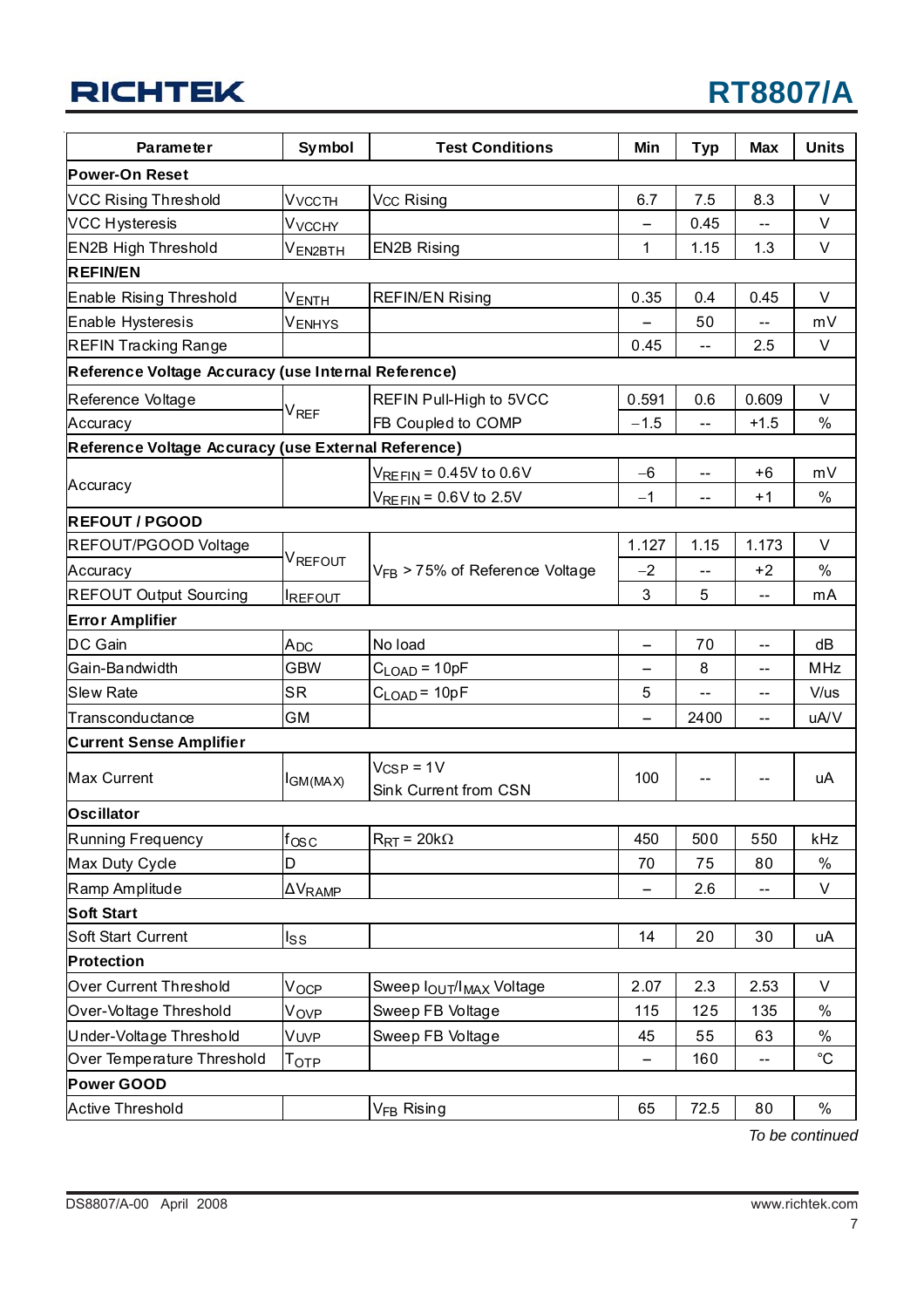

| <b>Parameter</b>   | Symbol                        | <b>Test Conditions</b>        | Min | Typ     | <b>Max</b> | <b>Units</b> |
|--------------------|-------------------------------|-------------------------------|-----|---------|------------|--------------|
| <b>Gate Driver</b> |                               |                               |     |         |            |              |
| Upper Drive Source |                               | BOOT – PHASE = 5V             |     | $1.5\,$ | 3          | Ω            |
|                    |                               | RUSOURCE 250mA Source Current |     |         |            |              |
|                    | RUSINK                        | BOOT – PHASE = 5V             | --  | 1.5     | 4          | Ω            |
| Upper Drive Sink   |                               | 250mA Sink Current            |     |         |            |              |
|                    | <sup>I</sup> LSOURCE          | $V_{CC}$ = 12V                | 1   |         |            | A            |
| Lower Drive Source |                               | $V_{LGATE} = 6V$              |     |         |            |              |
|                    |                               | $V_{CC}$ = 12V                |     | 0.9     |            |              |
| Lower Drive Sink   | $\mathsf{R}_{\mathsf{LSINK}}$ | 250mA Sink Current            |     |         | 2          | Ω            |

**Note 1.** Stresses listed as the above "Absolute Maximum Ratings" may cause permanent damage to the device. These are for stress ratings. Functional operation of the device at these or any other conditions beyond those indicated in the operational sections of the specifications is not implied. Exposure to absolute maximum rating conditions for extended periods may remain possibility to affect device reliability.

**Note 2.** Devices are ESD sensitive. Handling precaution is recommended.

**Note 3.** The device is not guaranteed to function outside its operating conditions.

**Note 4.** θ<sub>JA</sub> is measured in the natural convection at T<sub>A</sub> = 25°C on a low effective thermal conductivity test board of JEDEC 51-3 thermal measurement standard.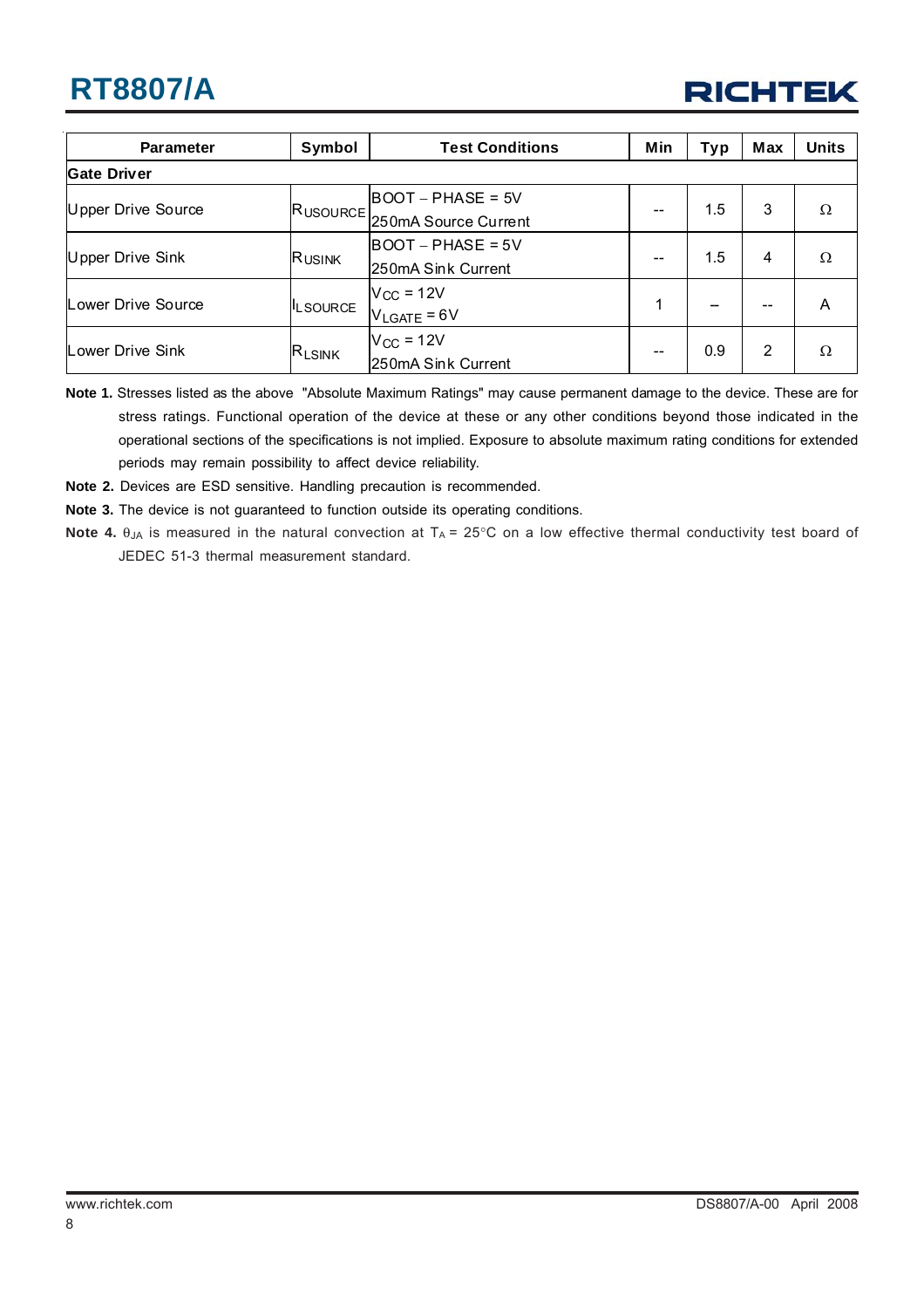### **Typical Operating Characteristics**





Time (250us/Div)







Time (2ms/Div)



DS8807/A-00 April 2008 www.richtek.com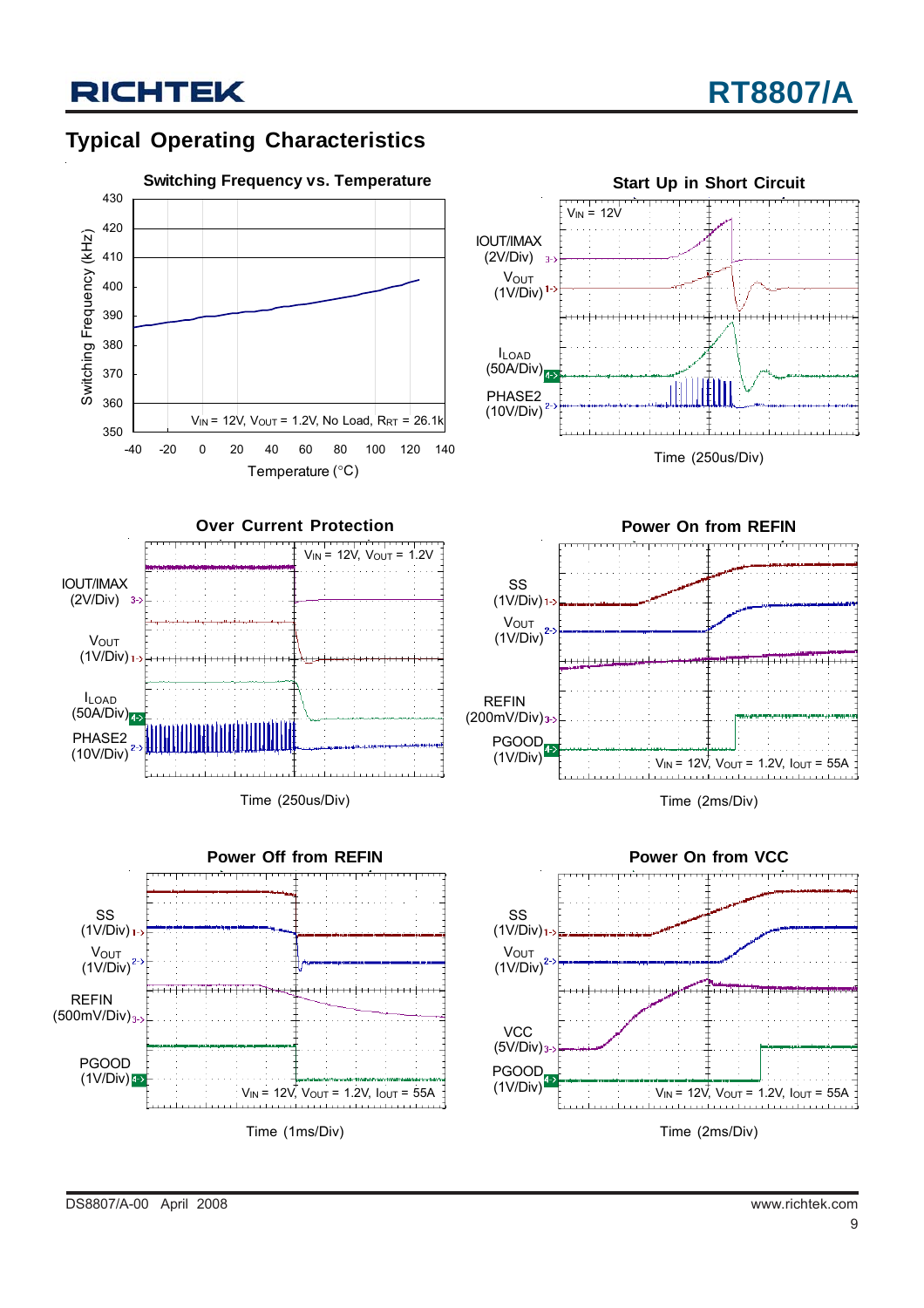





Time (100us/Div)





Time (50ms/Div)



**Inductor Current vs. Output Current** 30 25 Inductor Current (A) Inductor Current (A) 20 IL1 15 .<br>د ا 10 5  $V_{IN}$  = 12V,  $V_{OUT}$  = 1.2V,  $F_{SW}$  = 400kHz 0 0 5 10 15 20 25 30 35 40 45 50 55 Output Current (A)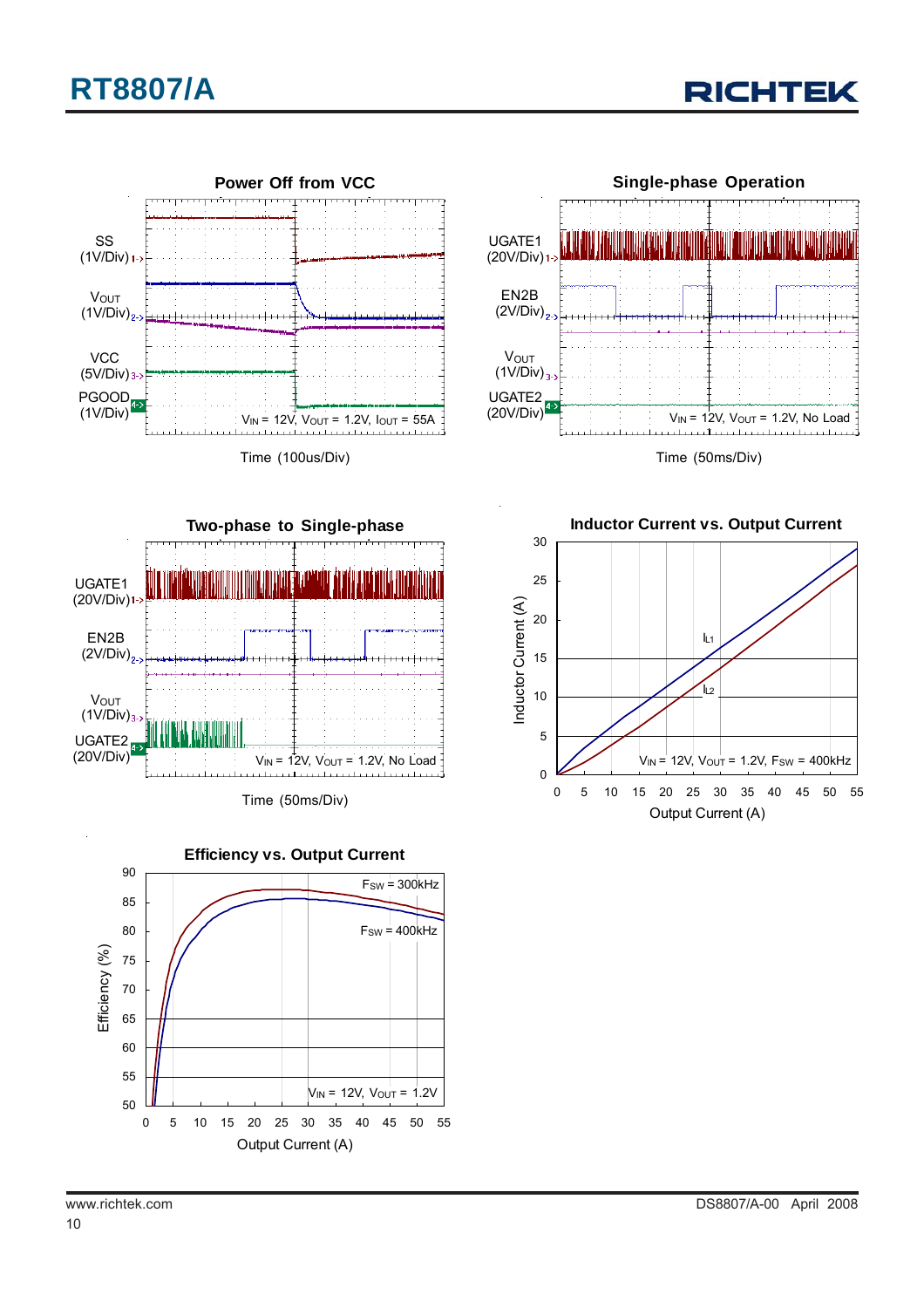### **Application Information**

The RT8807/A is a dual-phase voltage-mode synchronous buck controller with embedded MOSFET drivers and protection functions for low-voltage high-current applications. The bootstrap diode is integrated into the IC to reduce the external component count. In addition, the number of operating phase (two-phase/single-phase) is selectable to provide user with more flexibility in circuit design. The inductor current is sensed by innovative DCR current sensing technique for current balance and over current protection.

### **Power On Reset**

The RT8807/A initiates its soft start cycle only after the IC power supply,  $V_{CC}$ , and the internal regulated 5VCC are ready. The internally regulated 5VCC is used for all of the internal logic control circuit and the embedded highside MOSFET driver. The bootstrap diode for the highside MOSFET driver is integrated into the IC to reduce the external component count. In addition,  $V_{CC}$  is used for the low-side MOSFET driver to reduce the  $R_{DS(ON)}$  of the low-side MOSFET for enhanced efficiency consideration.

The power on reset (POR) circuitry monitors the supply voltage to ensure that the supply voltage is high enough for controller's normal operation. Once  $V_{CC}$  and  $5VCC$ exceed the POR rising threshold, the RT8807/A releases the reset state, and works according to the settings. Additionally, once any one of these two voltages is lower than its POR falling threshold value, the chip turns off. The hysteresis between the rising and falling thresholds ensures that once the chip is enabled, it will not be inadvertently turned off unless the bias voltage drops substantially.

#### **Soft Start and Power Good**

Once the POR state is released, the soft start cycle begins. A 20uA current source charges the capacitor,  $Cs<sub>SS</sub>$ , which is connected between SS pin and GND to set the soft start time. Figure 1 shows the power on sequence.



Figure 1. Power on Sequence

During the soft start, the voltage on SS pin gradually increases, and the output voltage of the error amplifier is clamped to prevent the inrush current from the input capacitors. Once the output voltage exceeds the power good threshold level (72.5% of output voltage), REFOUT/ PGOOD pin will drive and maintain an reference voltage 1.15V unless  $V_{CC}$  falls below POR threshold or Under Voltage occurs.

#### **Internal/External Reference**

The RT8807/A supports the selectable internal/external reference voltage to provide more flexibility in practical applications. The selection of the internal/external reference is described in detail as follows.

#### **a. Using Internal Reference**

The internal reference voltage of the RT8807/A is set at 0.6V. When using the internal reference, REFIN/EN pin should be connected to 5VCC. REFIN/EN pin is also used for the enable function, the RT8807/A will not be enabled at start up if the voltage at the REFIN/EN pin is lower than VENTH.

### **b. Using External Reference**

To use the external reference, the applied voltage on REFIN/EN pin should be within the tracking range (typically between 0.45V to 2.5V). This externally input voltage is used as the reference voltage for the error amplifier. Therefore, the RT8807/A operates in the tracking mode because the feedback voltage continuously tracks the external reference voltage.

## **RT8807/A**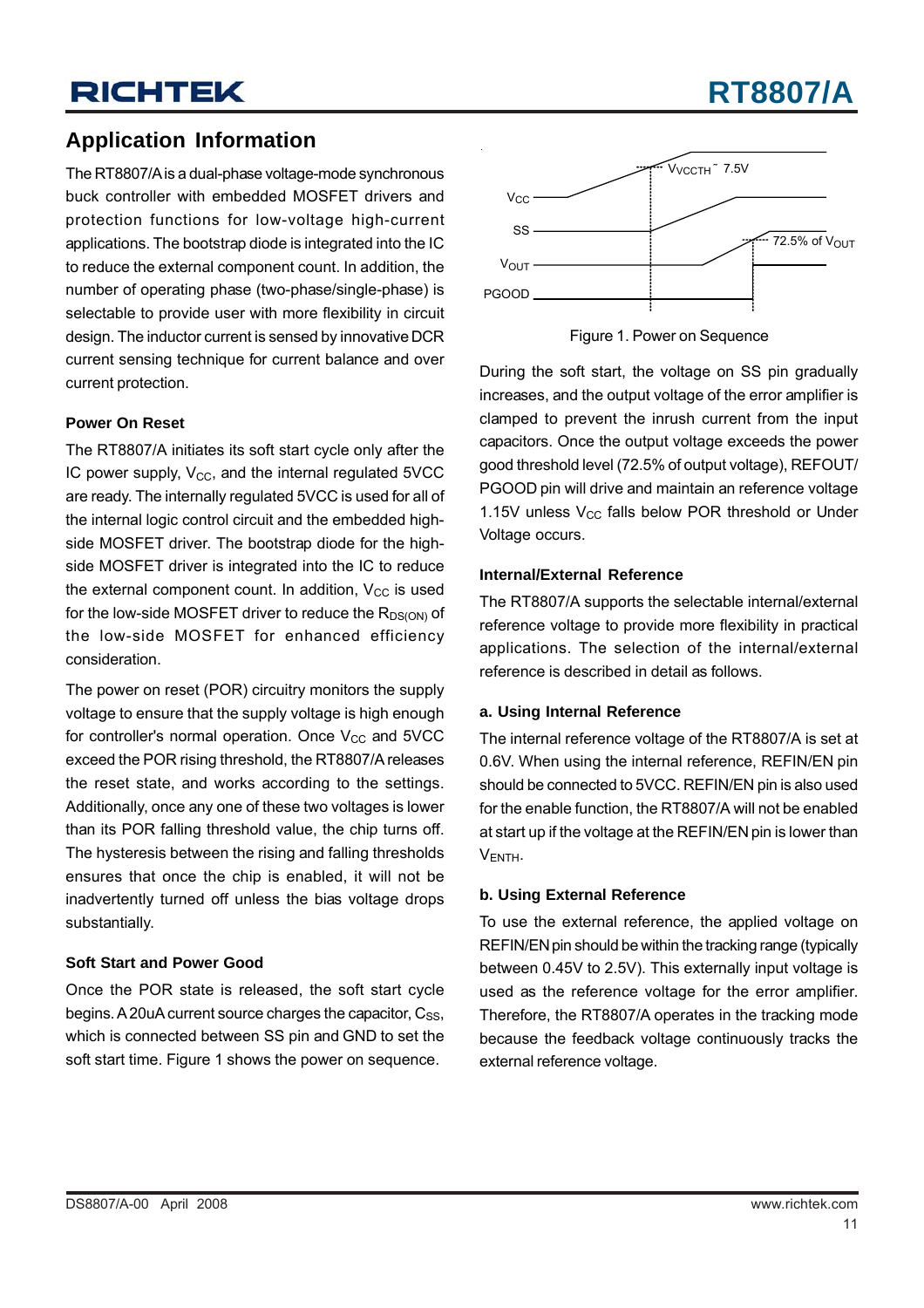### **Operating Frequency Setting**

The converter switching frequency is programmed by simply connecting the resistor  $R_{RT}$  between RT pin and GND. Make sure the  $R_{RT}$  is firmly connected between RT pin and GND with a short trace length. If the  $R_{RT}$  is removed, there will not be any free running frequency. Figure 2 illustrates the switching frequency versus  $R_{RT}$ .



### **Switching Frequency vs. RRT**

Figure 2. Switching Frequency vs. RT Resistance

### **Control Loop**

The RT8807/A is a two-phase voltage-mode PWM controller. The control loop includes the power stage (MOSFETs, inductors and output capacitors), the error amplifier, the compensation network and the PWM modulator. The converter's output voltage is sensed as the feedback voltage through the divider resistors and then fed into the negative input of the high-gain error amplifier. The two-phase PWM signals are generated by the PWM modulator, which compares the output voltage of the error amplifier with two sawtooth waves, which are out of phase. Therefore, the output voltage of the converter is determined by the on-time duty ratio of the PWM signals. With proper compensation, the feedback voltage can be regulated to be equal to the reference voltage  $V_{REF}$  with required transient response.

### **Inductor Current Sense Setting**

The DCR current sensing is a well-known lossless technique to obtain a voltage signal which is proportional to the inductor current. When the time constant of the

R-C network is equal to the time constant of the inductor, the voltage drop across the DCR is equal to the voltage across the capacitor, namely  $V_{DCR} = V_C$ .

As shown in Figure 3, the differential GM amplifier converts the voltage signal to a current signal  $I_X$  for current balance and output voltage droop control. The following equations provide the calculation to determine the parameter values of the current sensing network and  $R_{\text{CSN}}$ .

If 
$$
\frac{L}{DCR}
$$
 = R × C, than V<sub>C</sub> = V<sub>DCR</sub> = DCR × I<sub>L</sub>

The GM amplifier output current  $I_X = \frac{V_C}{R_{CSN}}$ 



Figure 3. DCR Current Sense Circuit

### **Dead Zone Elimination**

When the converter is in the light load condition, the voltage across the sensing capacitor,  $V_C$ , will be negative. However, the RT8807/A can not provide a negative  $I_X$  and consequently is not able to sense the negative inductor current. This results in a dead zone in the load line application. Therefore, a technique as shown in Figure 4 is utilized to eliminate the dead zone of the load line at light load condition. Referring to Figure 4,  $I_X$  can be expressed as follows when voltage  $V_c$  is negative.

$$
I_X = \frac{(V_{OUT} + I_L \times DCR)}{R_{CSN2}} + \frac{I_L \times DCR}{R_{CSN}}
$$

To make sure that the RT8807/A can sense the inductor current, the right hand side of the above equation should always be positive :

$$
\frac{V_{OUT}}{R_{CSN2}} + \frac{I_L \times DCR}{R_{CSN2}} + \frac{I_L \times DCR}{R_{CSN}} \geq 0
$$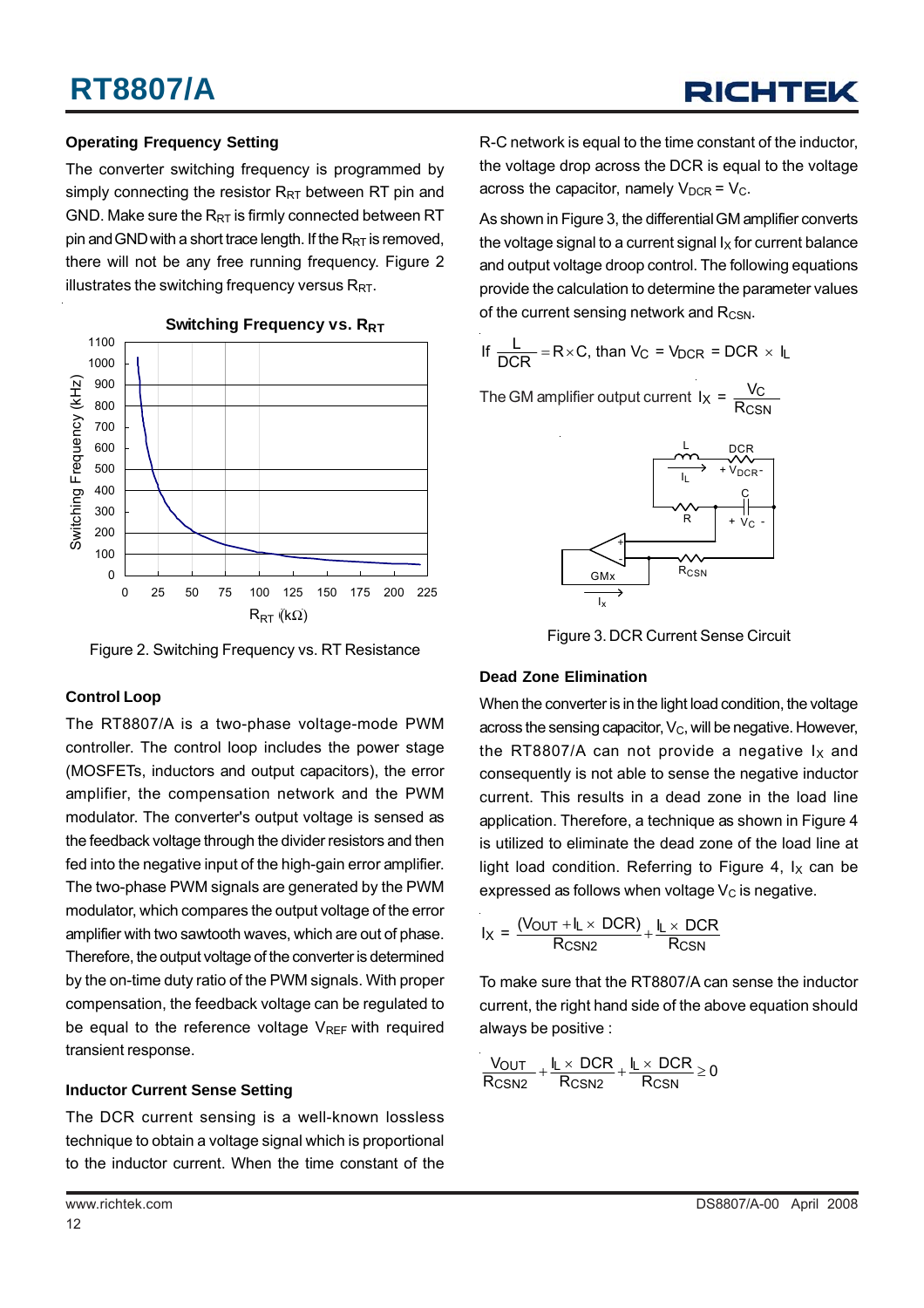## **RT8807/A**

Since  $R_{CSN2}$  >> DCR in practical application, the above equation can be simplified as :

$$
\frac{V_{OUT}}{R_{CSN2}} \ge \left| \frac{I_L \times DCR}{R_{CSN}} \right|
$$
\n
$$
Therefore, R_{CSN2} \le \left| V_{OUT} \times \frac{R_{CSN}}{I_L \times DCR} \right|
$$

For example, assuming the negative inductor current is equal to -5A at no load condition. For  $R_{CSN}$  = 390 $\Omega$ , DCR = 1.7m $\Omega$ , V<sub>OUT</sub> = 1.2V,

$$
R_{CSN2} \leq \left| 1.2 \times \frac{390}{-5 \times 1.7 \times 10^{-3}} \right|
$$

 $\mathsf{R}_{\mathsf{CSN2}} \leq 55.06 \mathrm{k}\Omega$ 

Choose  $R_{CSN2}$  = 54.9k $\Omega$ 





### **Over Current Protection Function**

The over current threshold is determined by the resistor connected to IOUT/IMAX pin. The two GM amplifier's output currents are summed together and doubled, and then flows out into the resistor  $R_{IMAX}$ , which is connected between IOUT/IMAX pin and the ground. As shown in Figure 5, the RT8807/A uses an external resistor R<sub>IMAX</sub> to set a programmable over current trip point. Once the voltage across the  $R_{IMAX}$  exceeds the threshold  $V_{OCP}$ , the OCP function will be triggered. The following equation provides the calculation of the  $R_{IMAX}$  value for a given maximum inductor current. If necessary, a small ceramic capacitor is recommended to be paralleled with the resistor for noise filtering to obtain accurate over current protection.

 $R_{IMAX} = \frac{V_{OCP} \times R_{CSN}}{2 \times I_{LOAD(MAX)} \times DCR}$ 



Figure 5. Over Current Protection Function

### **Output Voltage Droop Control and Load Line Setting**

The RT8807/A supports the adaptive voltage droop control. The concept of the output voltage droop control is to set the output voltage level to be regulated slightly higher than the minimum value at light load, and somewhat lower than the maximum value at full load. As shown in Figure 6, a larger downward voltage drop during step load is allowed, which means the number of the required output capacitors can be reduced or allows the use of capacitor with higher ESR.

As a result, the full window of output voltage tolerance can be used during the transient period (see Figure 7), which reduces the overall cost. Another advantage of output voltage droop control is that the output power of the converter at full load is reduced, which greatly facilitates the thermal design.





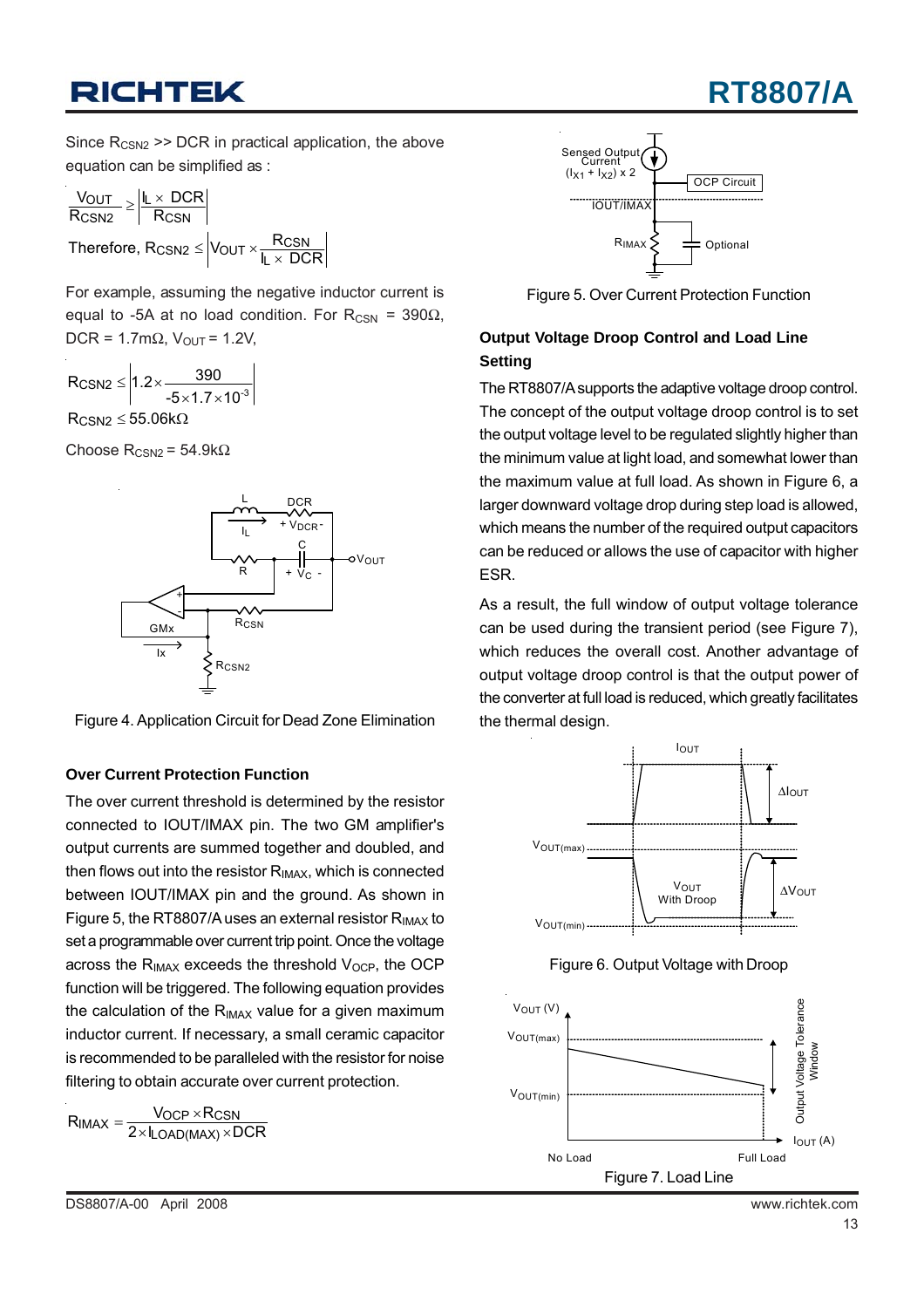## RICHTEL

The two GM amplifier output currents  $(I_{X1}$  &  $I_{X2})$  are internally summed and doubled, and then sent to DROOP pin for droop setting. This current flows through the external resistor R<sub>DROOP</sub>, which is connected between DROOP and GND.

Therefore, the voltage across R<sub>DROOP</sub> becomes loadcurrent-dependent. As shown in Figure 8, the voltage across R<sub>DROOP</sub> is subtracted from the internal/external reference voltage and then sent to the positive input of the error amplifier. Therefore, the load line slope can be calculated using the following equation.



Figure 8. Output Voltage Droop Setting

### **Operating Phase Selection**

The number of operating phase is designed to be selectable to have more flexibility in different applications. EN2B pin is used to select the number of operating phases.

After the initial turn-on of RT8807/A, an internal logic circuit checks the voltage at EN2B pin. The threshold voltage of dual-phase/single-phase operation is typically 1.15V. To set RT8807/A as the dual-phase PWM controller, the voltage at EN2B pin should be kept below 1.15V.

To set RT8807/A as a pure single-phase PWM controller, connecting EN2B pin to a voltage that is higher than 1.15V at power on. The RT8807/A then disables phase 2 (UGATE2 and LGATE2 are both held low) and operates as a single-phase PWM controller.

In addition to the selectable number of operating phase, the RT8807/A supports the operating phase transition. Notice that if the controller is set to be in dual-phase operation (voltage at EN2B pin is below the threshold), further changing the voltage at EN2B pin to be higher than the threshold will change the controller's operating state to single-phase operation. However, this operating phase transition can only be carried out one time and is NOT reversible. This means that once the controller changes its operating state from dual-phase to single-phase, it can not back to dual-phase operation no matter what the voltage change is made at EN2B pin.

Besides, also notice that if the RT8807/A is set to be in single-phase operation (voltage at EN2B pin is higher the threshold), it can not be changed to operate in dual-phase no matter what voltage change is made at EN2B pin. This dual-phase to single-phase operation transition is unidirectional.

### **Compensation Network Design**

In order to have an accurate output voltage regulation with fast transient response, an adequate compensator design is necessary.

The RT8807/A uses a high-gain operational transconductance amplifier (OTA) as the error amplifier. As Figure 9 shows, the OTA works as the voltage controlled current source because it takes the difference of the two voltages as the input for current conversion.

$$
GM = \frac{\Delta l_{OUT}}{\Delta V_M}
$$
, where  $\Delta V_M = (V_{IN+}) - (V_{IN-})$   
and  $\Delta V_C = \Delta l_{OUT} \times Z_{OUT}$ 



Figure 9. Operational Transconductance Amplifier, OTA

The OTA output current flows through an impedance to produce a voltage, which is referred to as the control voltage. This control voltage is then fed to the PWM modulator to compare with the sawtooth wave.

The first step of compensator design is to calculate the dc gain of the PWM modulator. Figure 10 shows the PWM modulator, which is composed of the PWM comparator, the drivers and both the high-side and low-side MOSFET. The dc gain of the modulator is calculated by the input voltage of the regulator,  $V_{IN}$ , divided by the peak-to-peak voltage of the oscillator,  $\Delta V_{\rm OSC}$ .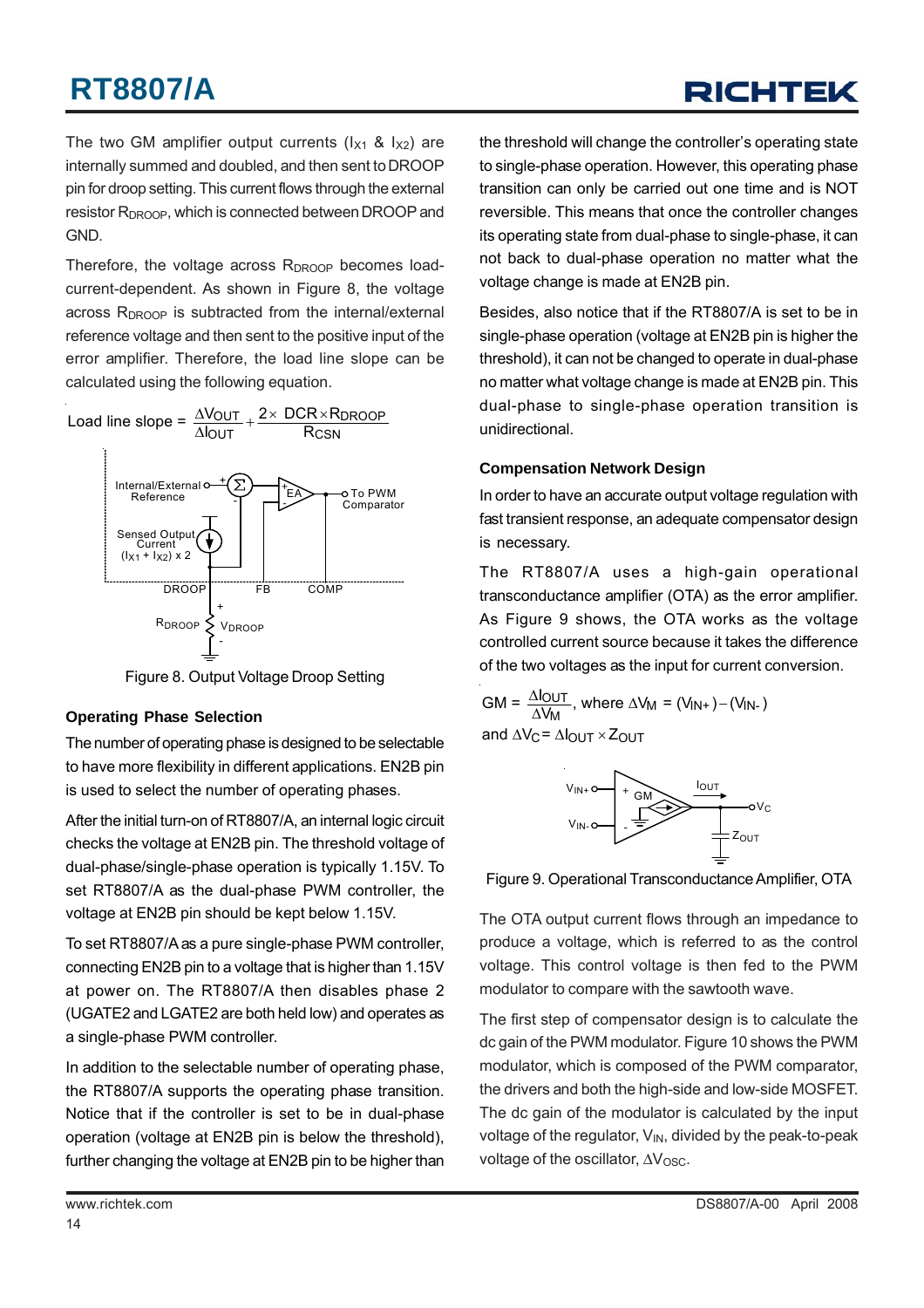

Figure 10. PWM Modulator

As shown in Figure 11, the inductor and the output capacitor together form a low-pass L-C output filter. The input to the L-C output filter is the PHASE node and the output is the regulator output. The ESR of the output capacitor plays an important role in the compensator design. The L-C filter introduces a double pole to the system transfer function with a slope of -40dB/dec above its corner frequency and a total phase lag of 180 degree. The ESR of the output capacitor introduces a zero to the system transfer function with a total phase shift of 90 degree.



Figure 11. Inductor and Output Capacitor

The second step is therefore to calculate the frequencies of the pole and the zero. The frequency of the double pole is determined as follows.

$$
F_{P(LC)} = \frac{1}{2\pi \times \sqrt{L_{OUT} \times C_{OUT}}}
$$

The frequency of the zero is determined as follows.

$$
F_{Z(ESR)} = \frac{1}{2\pi \times \text{COUT} \times \text{ESR}}
$$

Note that the output capacitor(s) should have enough ESR to satisfy the stability requirement.

The third step is to design the compensation network. There are two kinds of compensation network: Type II and Type III, both consist of the error amplifier and the impedance network. Figure 12 shows the Type II compensator.



**RT8807/A**

Figure 12. Type II Compensator

Figure 13 shows the Bode diagram of the Type II compensator. The frequencies of the single zero and the two poles are determined as follows.



Figure 13. Gain Curve of Type II Compensator

Figure 14 shows the Bode plot of the converter's gain vs. frequency. The compensator helps to shape the profile of the gain curve with respect to frequency. The zero gives a 90° boost to the phase to counteract the phase decay of the double pole of the L-C filter. The first pole,  $F_{P1}$ , gives a shift to the gain curve in the low frequency range while the second pole,  $F_{P2}$ , provides further attenuation in the high frequency range.

In general, a converter system control loop with high bandwidth can achieve fast transient response but usually tends to lose stability. Therefore, it is always a trade-off between the control bandwidth and the system stability. Empirically,  $F_{71}$  is placed at about 10% lower than the double pole frequency of the L-C filter to have enough phase margin. In general, the control bandwidth should be higher than the frequency of the ESR zero but less than  $1/5$  of the switching frequency. In addition, the  $F_{P2}$ should be placed at half of the switching frequency.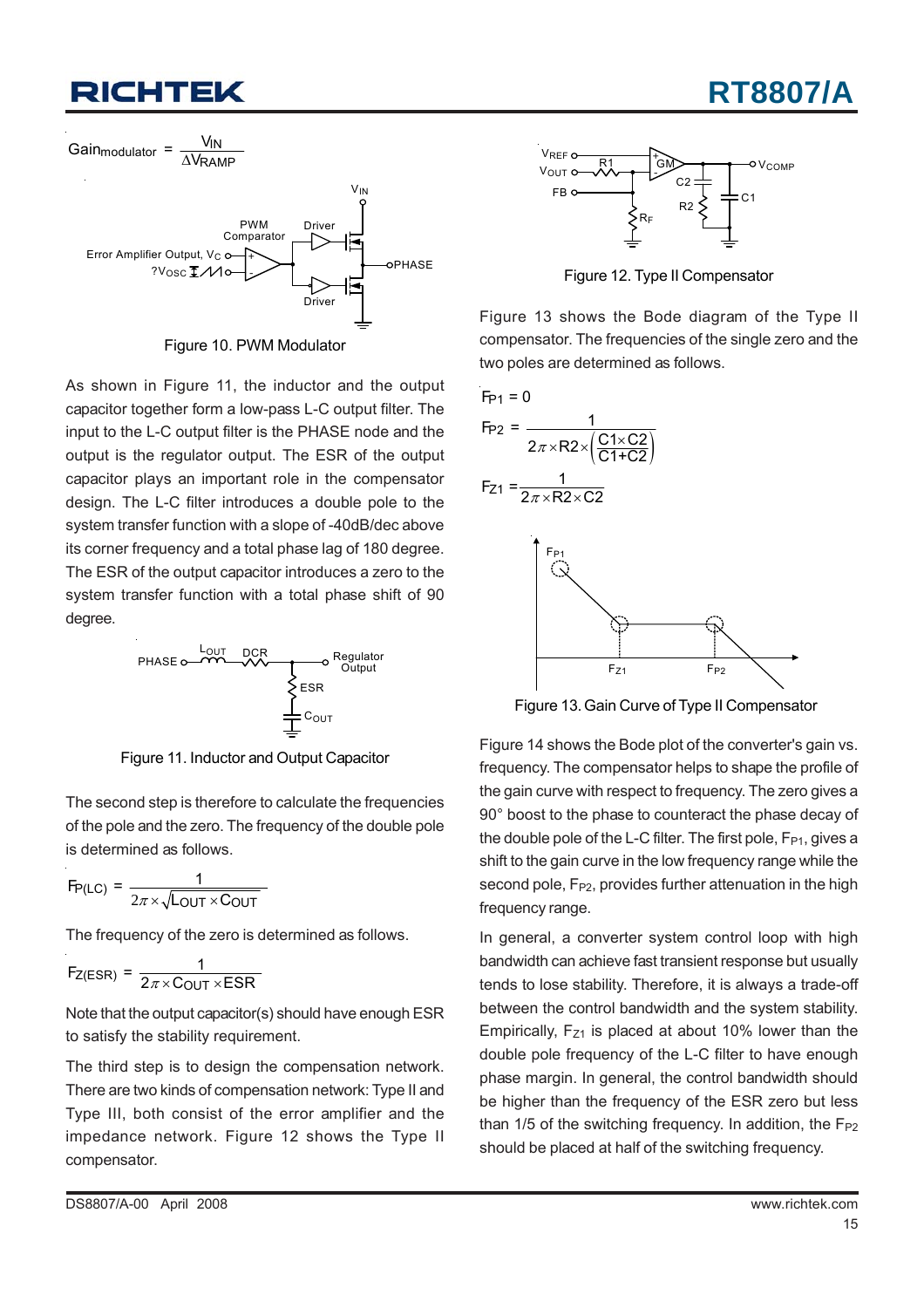



Figure 14. Converter System Bode Plot with Type II **Compensator** 

For systems with low DCR and ESR parameters, the overall efficiency can be higher and the output voltage ripple can be lower. However, systems that have such L-C filters will experience a very sharp slope downward in the phase curve at the double pole and will be more difficult to compensate. Compared to the Type II compensator, the Type III compensator adds a pole-zero pair. The Type III compensator utilizes two zeros to give a 180° phase boost, and is usually used to compensate a converter with low ESR output capacitors (e.g. OSCON or pure MLCC) to provide the necessary phase margin for stability.

Figure 15 shows the Type III compensator, which introduces an extra pole-zero pair by inserting a series R-C circuit between the  $V_{\text{OUT}}$  node and the FB node.



Figure 15. Type III Compensator

Figure 16 shows the Bode diagram of the Type III compensator. The frequencies of the three poles and two zeros are determined as follows.

$$
F_{P1} = 0
$$
  
\n $F_{P2} = \frac{1}{2\pi \times R2 \times (\frac{C1 \times C2}{C1 + C2})}$ 



Figure 16. Gain Curve of Type III Compensator

Figure 17 shows the Bode diagram of the converter's gain vs. frequency with Type III compensator. It is recommended that  $F_{Z1}$  is placed at half of the L-C double pole,  $F_{Z2}$  is placed at the LC double pole,  $F_{P1}$  is placed at the ESR zero and  $F_{P2}$  is placed at half of the switching frequency.



Figure 18. Converter System Bode Plot with Type III **Compensator** 

### **Over Temperature Protection**

The operating temperature within the chip is continuously monitored. The chip will be shut down when OTP occurs with a typical trip point of 160°C.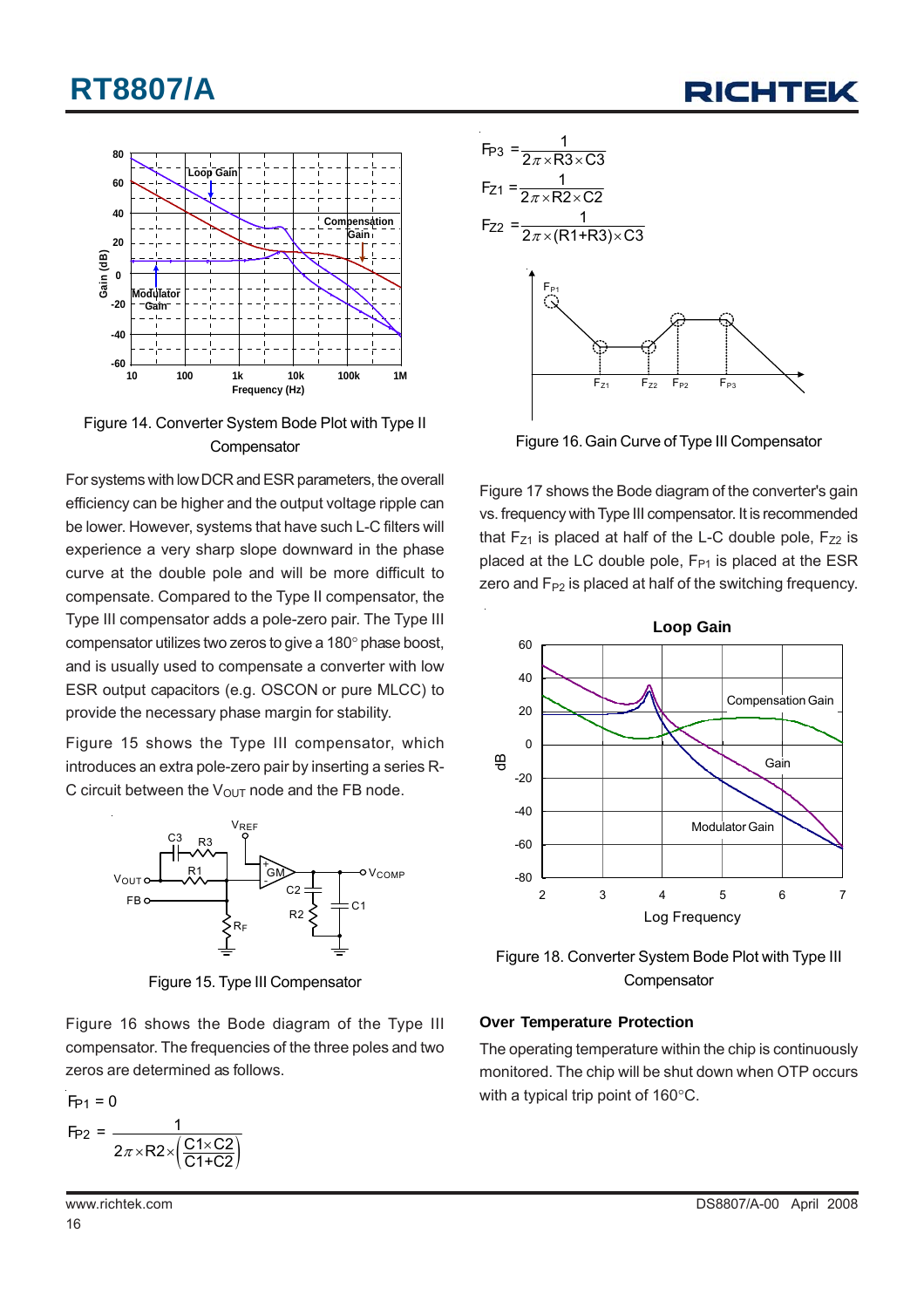## **RT8807/A**

### **Power Stages**

One of the most important concerns in designing a multiphase converter is to determine the number of phases. Determining the number of phases highly depends on the overall cost, the system constraints, and usually differs case by case. The main concerns for the circuit designer include the total available board space, the type of component that can be used (through-hole/surface mount device), the maximum load current, and of the most importance, total cost. In general, the most economical solutions are those in which each phase handles a current ranging from 20A to 25A (using one high-side MOSFET and one low-side MOSFET). Design with all surface mount devices will tend toward to the lower end of this current range due to the power dissipation capability. If the power device in through-hole type is available, higher current per phase is possible. In cases where the board area is the design limitation, the current per phase can be pushed up to 40A. However, these designs require appropriate heat sinks and forced air cooling to remove the large amount of heat, which is generated by the power MOSFETs, the inductors and the PCB copper traces.

#### **MOSFET Selection**

The majority of power loss in the step-down power conversion is due to the loss in the power MOSFETs. In the low-voltage high-current applications, the duty cycle of the high-side MOSFET is small. Therefore, the switching loss of the high-side MOSFET is of concern. Power MOSFETs with lower total gate charge are preferred in choosing the high-side power devices.

However, the small duty cycle means the low-side MOSFET is on for most of the switching cycle. Therefore, the conduction loss tends to dominate the total power loss of the converter. To improve the overall efficiency, the MOSFETs with low  $R_{DS(ON)}$  are preferred in the circuit design. In some cases, more than one MOSFET are connected in parallel to further decrease the on-state resistance. However, this depends on the low-side MOSFET driver capability and the budget.

#### **Package Power dissipation**

It is also important to consider the amount of power being dissipated in the two embedded MOSFET drivers when choosing power switches. Since there are two drives in the same package, the total power dissipation must not exceed the maximum allowable power dissipation for the VQFN package. Calculating the power dissipation in the drivers is crucial to ensure a safe operation of the controller. Exceeding the maximum allowable power dissipation will let the IC to be operated beyond the recommended maximum junction temperature of 125°C.

The maximum power dissipation for the 4x4 V/WQFN package is approximately equal to 1.923W at room temperature. The following equations provide the integrated drivers' power dissipation estimation.

 $P_D$  = (C<sub>UGATE</sub> x V<sub>BOOT – PHASE2</sub> x f<sub>SW</sub>) + (C<sub>LGATE</sub> x V<sub>CC</sub><sup>2</sup> x  $f_{SW}$ 

$$
T_J = T_A + (\theta_{JA} \times P_D)
$$

where the  $C_{\text{UGATE}}$  and the  $C_{\text{IGATE}}$  represent the  $C_{\text{ISS}}$  of the high-side MOSFET and the low-side MOSFET, respectively. From the above equations, it is clear that the junction temperature is directly proportional to the total C<sub>ISS</sub> of all the external MOSFETs.

For instance, if  $C_{UGATE}$  = 1nF,  $C_{IGATE}$  = 5nF (two MOSFETs in parallel),  $V_{\text{BOOT}-PHASE}$  = 5V,  $V_{\text{CC}}$  = 12V, switching frequency  $f_{sw}$  = 300kHz, the power dissipation in the driver per phase can be obtained :

 $P_D \approx 1$ n x  $5^2$  x 300k + 2 x 5n x 12<sup>2</sup> x 300k = 439mW

Assuming the room temperature is equal to 30°C, the junction temperature for two-phase operation is :

 $T_{\rm J}$  = 30°C + (52°C/W) x (0.439W x 2) = 75.6°C < 125°C,

which means the junction temperature is below the maximum recommended value for a safe operation.

#### **Layout Considerations**

Layout plays a critical role in modern high-frequency switching converter design. Circuit board with careful layout can help the IC function properly and achieve low losses, low switching noise, and stable operation with improved performance. Without a carefully layout, the PCB could radiate excessive noise, causing noise-induced IC problems and then contribute to the converter instability. The following guidelines can be used to achieve optimal IC performance.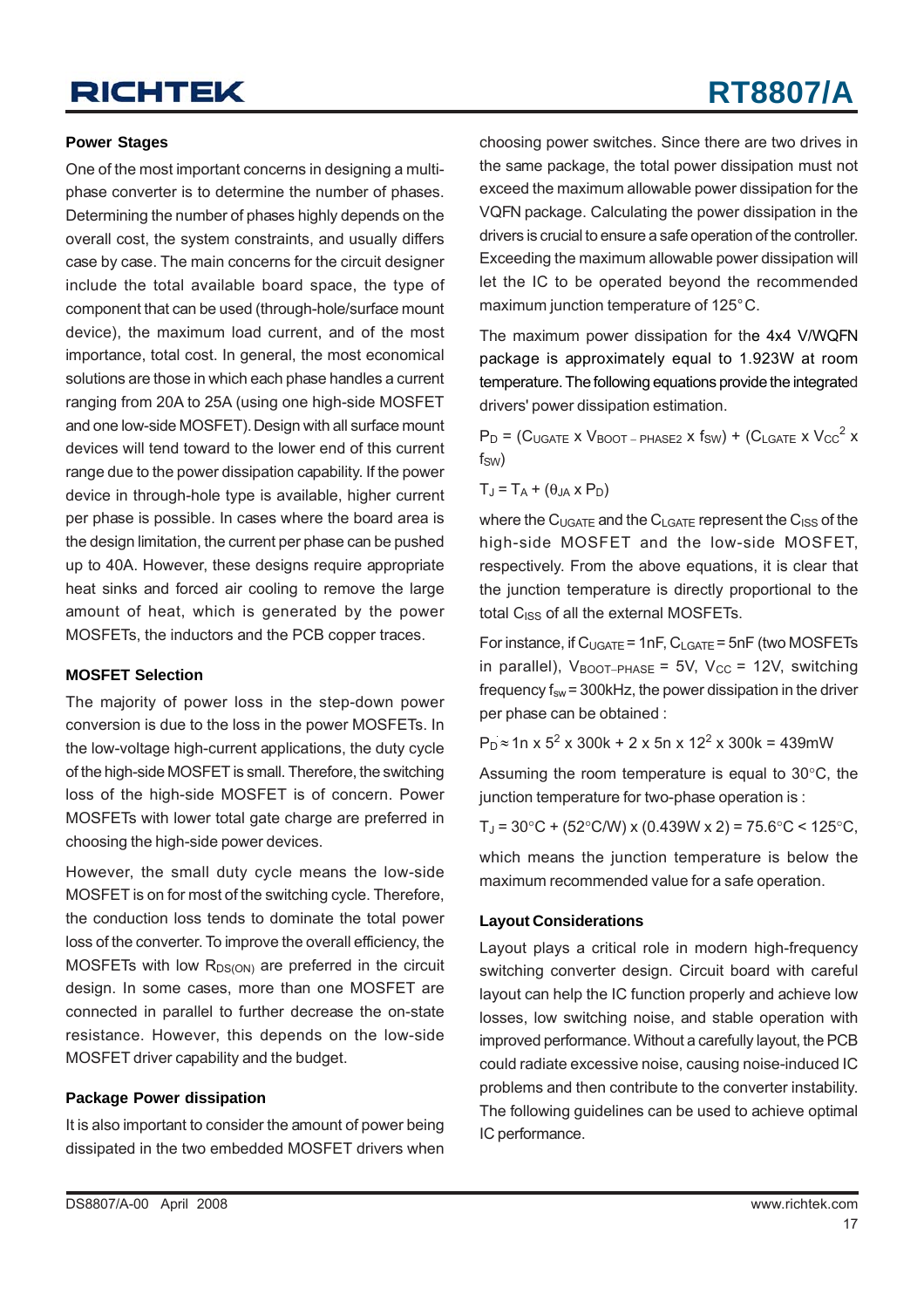## RICHTEK

- 1. Power components should be placed first. Place the input capacitors close to the power MOSFETs, then locate the filter inductors and output capacitors between the power MOSFETs and the load.
- 2. Place both the ceramic and bulk input capacitor close to the drain pin of the high-side MOSFET. This can reduce the impedance presented by the input bulk capacitance at high switching frequency. If there is more than one high-side MOSFET in parallel, each should have its own individual ceramic capacitor.
- 3. Keep the power loops as short as possible. For lowvoltage high-current applications, power components are the most critical part in the layout because they switch a large amount of current. The current transition from one device to another at high speed causes voltage spikes due to the parasitic components on the circuit board. Therefore, all of the high-current switching loops should be kept as short as possible with large and thick copper traces to minimize the radiation of electromagnetic interference.
- 4. Minimize the trace length between the power MOSFETs and its drivers.
- Since the drivers use short, high-current pulses to drive the power MOSFETs, the driving traces should be sized as short and large as possible to reduce the trace inductance. This is especially true for the low-side MOSFET, since this can reduce the possibility of the shoot-through.
- 5. Provide enough copper area around the power MOSFETs and the inductors to aid in heat sinking. Use thick copper PCB to reduce the resistance and inductance for improved efficiency.
- 6. The bank of output capacitor should be placed physically close to the load. This can minimize the impedance seen by the load, and then improves the transient response.
- 7. Place all of the high-frequency decoupling ceramic capacitors close to their decoupling targets.
- 8. Small signal components should be located as close as possible to the IC. The small signal components include the feedback components, current sensing components, the compensation components, function

setting components and any bypass capacitors. These components belong to the high-impedance circuit loop and are inherently sensitive to noise pick-up. Therefore, they must be located close to their respective controller pins and away from the noisy switching nodes.

9. A multi-layer PCB design is recommended. Make use of one single layer as the power ground and have a separate control signal ground as the reference of all signals.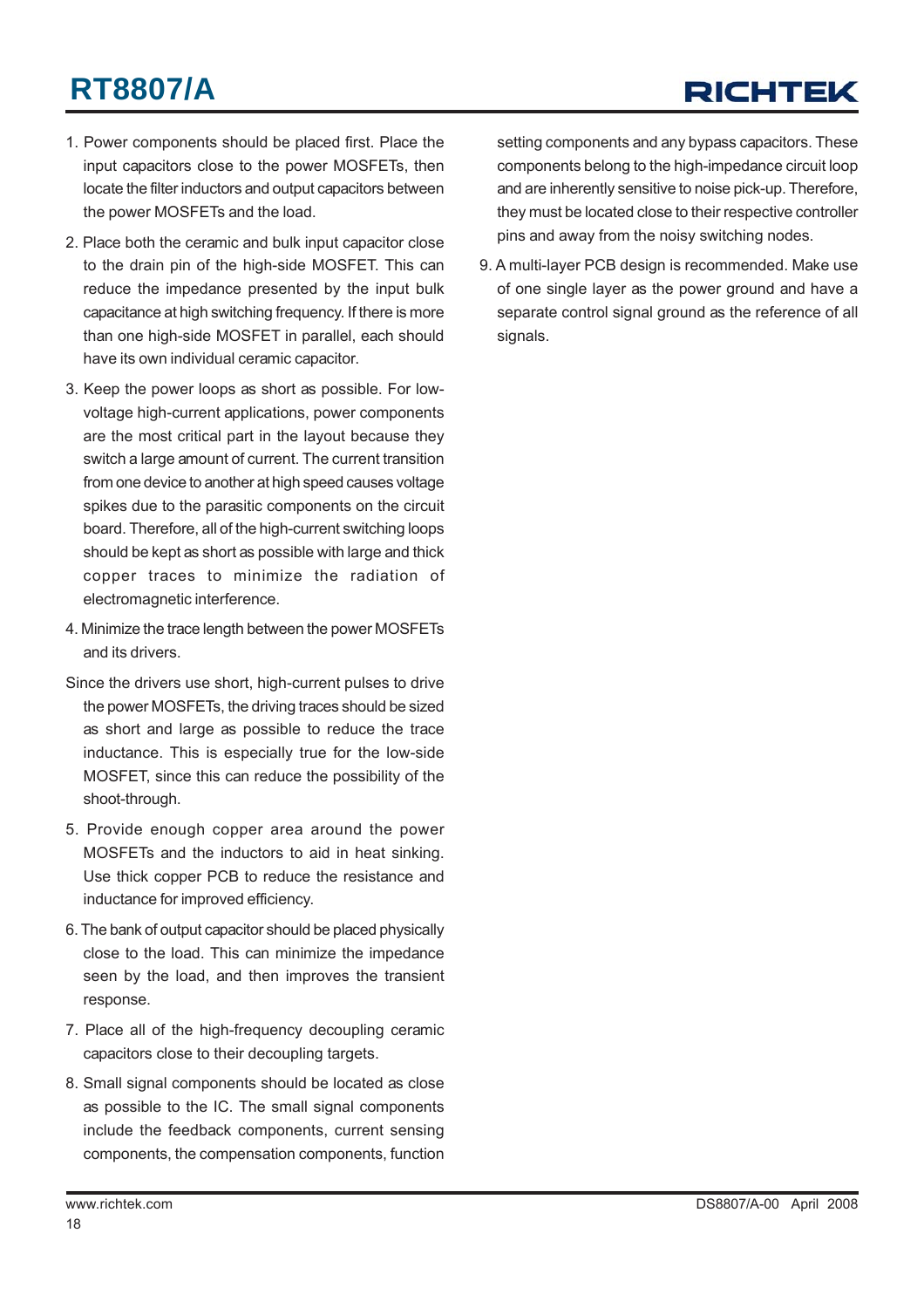### **Outline Dimension**



Note : The configuration of the Pin #1 identifier is optional, but must be located within the zone indicated.

|                |       | <b>Dimensions In Millimeters</b> | <b>Dimensions In Inches</b> |       |  |
|----------------|-------|----------------------------------|-----------------------------|-------|--|
| Symbol         | Min   | <b>Max</b>                       | Min                         | Max   |  |
| A              | 0.800 | 1.000                            | 0.031                       | 0.039 |  |
| A <sub>1</sub> | 0.000 | 0.050                            | 0.000                       | 0.002 |  |
| A3             | 0.175 | 0.250                            | 0.007                       | 0.010 |  |
| b              | 0.180 | 0.300                            | 0.007                       | 0.012 |  |
| D              | 3.950 | 4.050                            | 0.156                       | 0.159 |  |
| D <sub>2</sub> | 2.300 | 2.750                            | 0.091                       | 0.108 |  |
| Е              | 3.950 | 4.050                            | 0.156                       | 0.159 |  |
| E <sub>2</sub> | 2.300 | 2.750                            | 0.091                       | 0.108 |  |
| e              | 0.500 |                                  |                             | 0.020 |  |
|                | 0.350 | 0.450                            | 0.014                       | 0.018 |  |

**V-Type 24L QFN 4x4 Package**